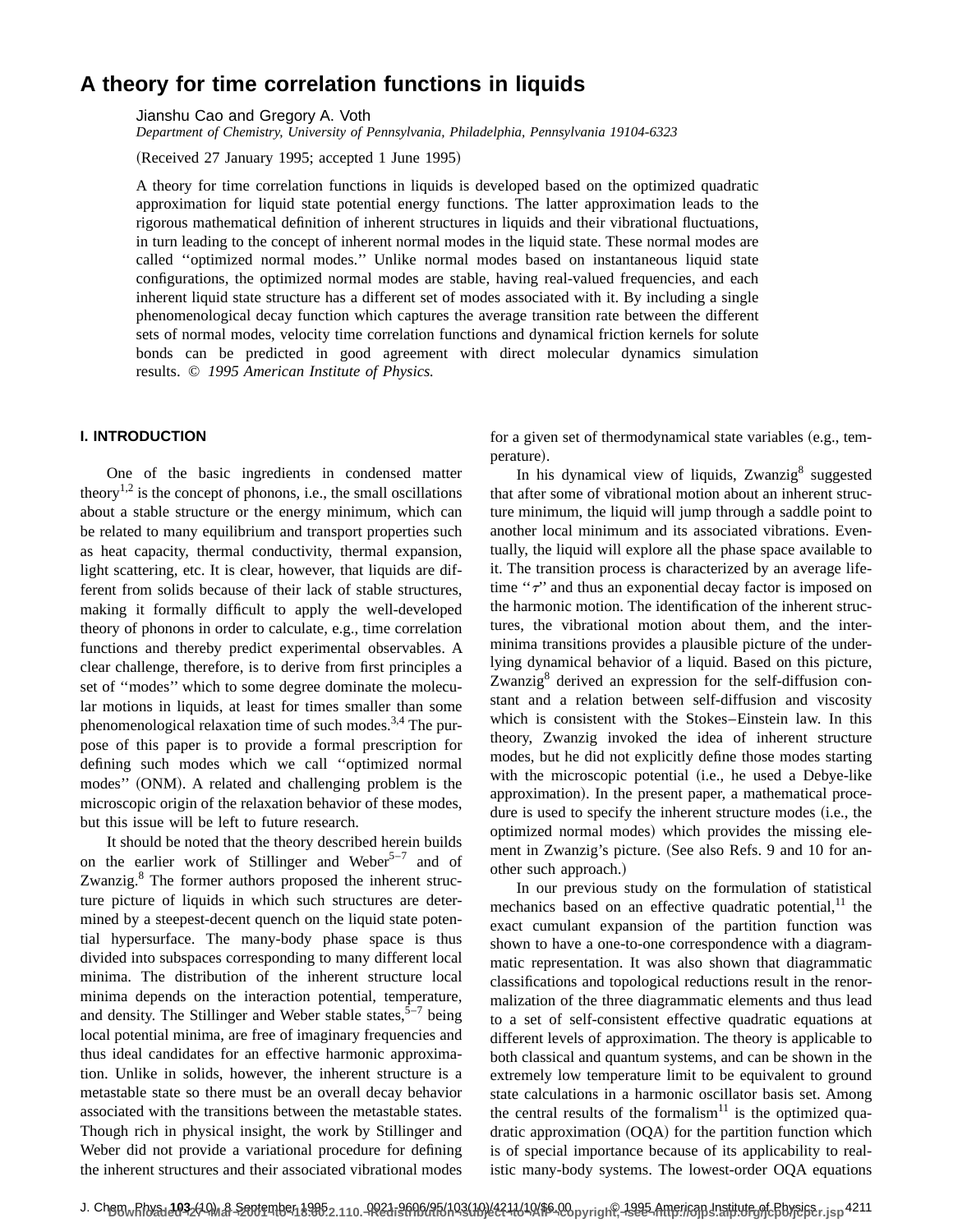can be derived from the diagrammatic approach or, equivalently, from the Gibbs–Bogoliubov variational principle. It can be shown that the optimized quadratic reference potential represents the best fit to an anharmonic potential and any further corrections are beyond the effective potential description.

Similar to the inherent structure picture, there exist multiple solutions to the OQA equations at different positions, each corresponding to a local potential minimum with its associated effective normal mode frequencies. Therefore, the OQA solutions separate the many-body potential hypersurface into different regions, each having a definite thermal partition, and all physical quantities can be expressed as a superposition of the OQA expectation values weighted by the thermal partitions. The nature of the OQA solution on a many-body hypersurface reveals the distinction between solids, liquids, and glasses, as well as the transitions between those phases. When applied to liquids, this theory defines the inherent structures within a rigorous theoretical framework and, furthermore, introduces the optimized normal modes (ONM) of oscillation in a well-defined fashion. Thus, to a reasonable degree of mathematical rigor, there exist solid statelike concepts in liquids such as equilibrium structures and phonon excitations, though they are of a metastable nature.

The notion of inherent structures and their optimized normal modes immediately induces one to extend the OQA theory to characterize the dynamics of liquid state systems, particularly time correlation functions. At the level of the OQA, the approach expresses the time correlation function as a thermal partition-weighted superposition of optimized harmonic oscillator time correlation functions. As suggested by Zwanzig, $8 \text{ such a linear description is adequate for a time}$ interval shorter than some relaxation time, beyond which the effective harmonic motion for an inherent structure decays into the effective harmonic motion for a different inherent structure. Motivated by this physical intuition, a decay factor is incorporated into the expression for the time correlation function predicted by the optimized normal modes, thus introducing a broadening of the spectrum which defines damped normal modes (DNM). The decay function describes the average long time decay of correlations due to the transitions between the normal modes of different inherent structures. It will be shown that the combination of the DNM picture with the self-consistent OQA proves to be a fruitful theoretical framework for predicting liquid state time correlation functions.

Another outgrowth of the present theory applies to a wide variety of processes involving intramolecular motions in liquids which can be modeled by the generalized Langevin equation  $(GLE)$ .<sup>3,12,13</sup> In the GLE approach, the dynamical solvent effect on, e.g., a molecular bond or some more complicated solute coordinate is characterized by a dynamic friction kernel which can be predicted theoretically only in the simple case of translational and rotational motions.<sup>14,15</sup> Though the validity of the GLE has not been proven in general, it can be rigorously derived for a Gaussian bath which consists of harmonic oscillators linearly coupled to the solute.<sup>4</sup> It will be shown that the OQA and DNM theory can be extended to identify the bath normal modes in a manybody system and their coupling coefficients to a solute, thus providing a theory for the friction kernel in the GLE picture. This generalization of the theory has important implications for the study of friction on solute bond vibrations as well as activated barrier crossing. In accord with the Zwanzig picture, the GLE bath from the DNM theory experiences an exponential decay because of the transitions between different inherent structure OQA solutions. By assuming that the exponential decay parameter can be determined from the self-diffusion behavior of the *pure solvent*, one can predict the dynamical friction kernel for a *solute* bond in good agreement with the exact result from MD simulations.<sup>16</sup> We believe this result to be significant because, in principle, it provides a microscopic theory for the GLE friction kernel in liquids.

Before proceeding to the next section, it is important to contrast the present theory with the concept of ''instantaneous normal modes"  $(INM).^{9,10,17-25}$  In the latter theory, the liquid state potential is Taylor expanded at different instantaneous configurations through quadratic order. A set of normal modes is then obtained by diagonalizing the force constant matrix and the short time dynamics resulting from that liquid configuration can be predicted. This effective harmonic motion is suggested to persist up to some characteristic relaxation time, at which point it is transformed into motion characteristic of another set of instantaneous normal modes. $9,10,17-25$  The overall short time dynamics of the liquid is thereby determined by a superposition of the harmonic motions of all possible configurations. The liquid state ''phonon spectrum'' is taken to be the ensemble average of the instantaneous normal modes of the liquid configurations.<sup>17</sup> Instantaneous normal modes have been used to study, e.g., the short-time dynamics of coupled translational and rotational motions in molecular fluids.<sup>19</sup> The predictions of the short-time harmonic motion were compared with exact molecular dynamics (MD) simulation results and found to agree only for short times. As a result of the anharmonicity in the liquid, the difficulty in describing such correlation functions with the INM theory arises due to the presence of the unstable modes which diverge exponentially with time. From this point of view, it is mainly the unstable modes which destroy the linear motion of the liquid. Since the imaginary frequencies presumably become operational after the characteristic relaxation time, it can be argued that the unstable modes should be removed from the INM correlation function.19,20 Reasonable agreement with exact MD correlation functions can be obtained when this ''stable mode'' approximation is implemented.19,20,26,27 The underlying ONM spectrum in the DNM theory does not contain globally unstable modes, and it involves a rather different set of assumptions and approximations in its formulation. The predictions of the stable mode INM and DNM theories will be compared numerically for several examples in Sec. IV.

The sections of this paper are organized are follows: In Sec. II, the DNM analysis of inherent structures is presented within the rigorous OQA framework. Then, in Sec. III the GLE picture is formulated in terms of constrained OQA equations and the DNM theory. Some illustrative numerical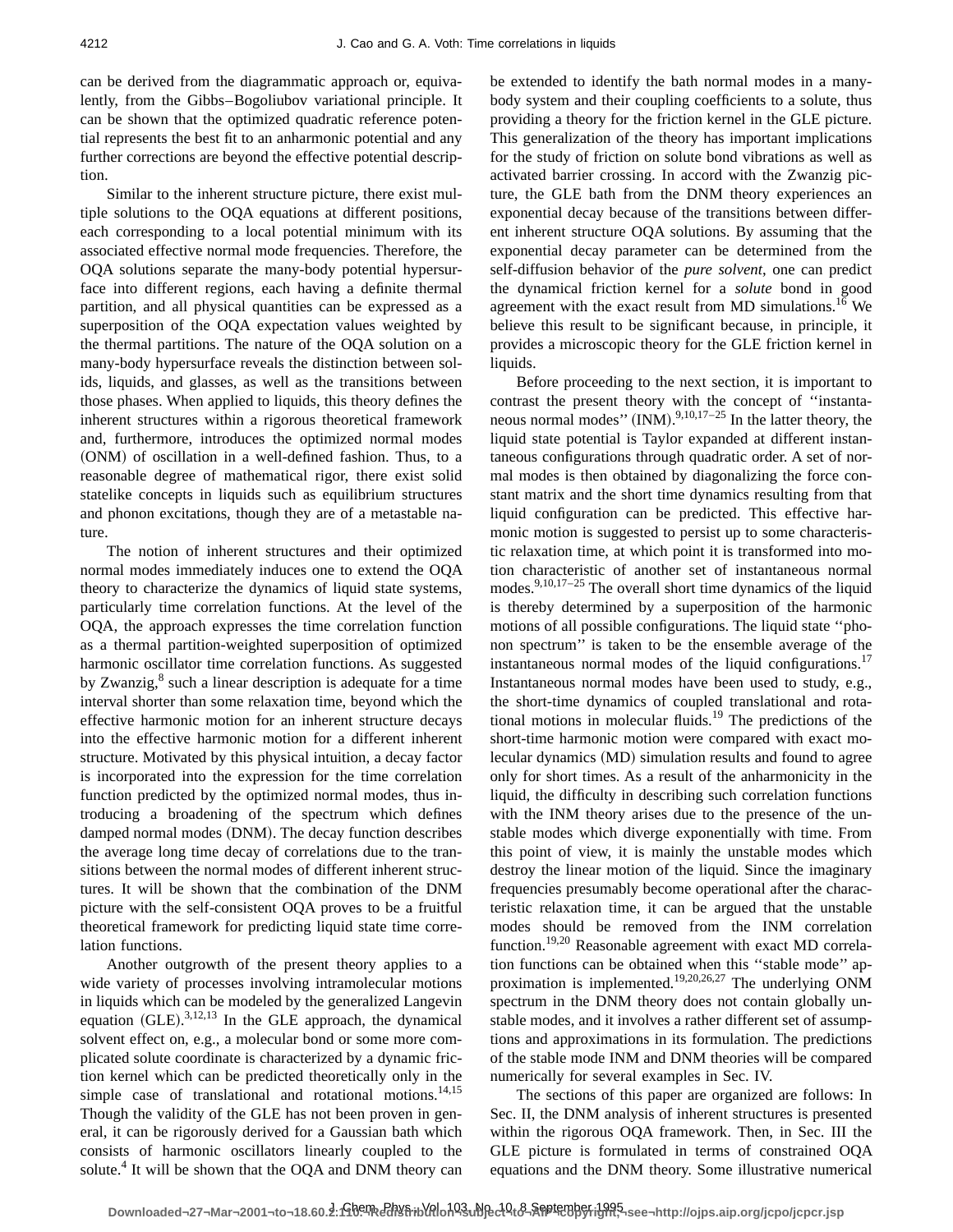examples are presented in Sec. IV and concluding remarks are given in Sec. V.

## **II. DAMPED NORMAL MODE THEORY OF LIQUIDS**

In an effort to bring conceptual order to the disordered liquid state, Stillinger and Weber<sup>5-7</sup> advanced the idea of separating the statistical mechanical description of liquids into two distinct parts, namely, the mechanically stable packing part and the thermally fluctuating part. Their key idea was a configurational mapping where arbitrary sets of molecular positions are referred to potential minima which are the *inherent structures* underlying the liquid phase. This mapping is generated by a quench procedure which follows the steepest-descent paths on the hypersurface of the manybody system. Much attention has been focused on the identification and characterization of these mechanically stable packings.

The formalism of Stillinger and Weber<sup>5</sup> begins with the canonical partition function for *N* structureless classical particles, given by

$$
Z_N = \int d\mathbf{q} \, \exp[-\beta V(\mathbf{q})],\tag{2.1}
$$

where *N* is the particle number and the usual normalization factor is omitted here for simplicity. The configurational integral is next broken into the separate contributions from each quench region, i.e.,

$$
Z_N = \sum_l \int_{R(l)} d\mathbf{q} \exp[-\beta V(\mathbf{q})], \qquad (2.2)
$$

where  $R(l)$  defines the segment on the potential hypersurface which can be uniquely mapped to the inherent structure designated by the index *l*. Within the region *R*(*l*), any set of coordinates can be traced to the quenched inherent structure, giving

$$
V(\mathbf{q}) = V(\mathbf{q}_l) + \Delta_l V(\mathbf{q}),\tag{2.3}
$$

where  $V(\mathbf{q}_l)$  is the potential local minimum, satisfying

$$
\nabla V(\mathbf{q}_l) = 0,\tag{2.4}
$$

and  $\nabla$  denotes the spatial derivative. Consequently, the partition function can be rewritten as

$$
Z_N = \sum_l \exp[-\beta V(\mathbf{q}_l)] \int_{R(l)} d\mathbf{q} \exp[-\beta \Delta_l V(\mathbf{q})],
$$
\n(2.5)

where the integration accounts for the thermal fluctuations around the stable packing structure.

While the quench procedure may reveal the *hidden structures* of the liquid phase, it may not be particularly successful in recovering the equilibrium properties of liquids and even less successful in predicting their dynamical properties. While the thermal fluctuations in the inherent structure potential wells are suggestive of a linear harmonic motion, it turns out that thermally broadening the quenched structure by using an Einstein or Debye vibrational approximation fails to reconstruct important features such as pair correlation functions. There are at least two reasons for this, one being the significant anharmonicities of the liquid state interaction potential and the other being the geometric disorder of the inherent structures. Thereby, an actual set of effective harmonic modes will bear little resemblance to the phonon spectrum of solids as described by the Einstein or Debye models. Evidently, a systematic theory is required to formalize the concept of inherent structures, to establish the relationship between liquid dynamics and collective harmonic motions, and to allow for higher-order corrections. This goal can be accomplished within the framework of the OQA theory developed for general potentials in Ref. 11.

To start, the OQA of Ref. 11 for an *N*-body coordinate space is briefly reviewed. Here, vectors and matrices are denoted by bold fonts, and optimized frequencies and positions are denoted by bars. The basic OQA equations can be written as

$$
\langle \mathbf{\nabla} V(\overline{\mathbf{q}} + \tilde{\mathbf{q}}) \rangle_{\mathbf{C}} = 0, \qquad (2.6)
$$

$$
\langle \nabla \cdot \nabla V(\overline{\mathbf{q}} + \tilde{\mathbf{q}}) \rangle_{\mathbf{C}} = \mathbf{K},\tag{2.7}
$$

where **K** is the optimized effective force constant matrix and  $\nabla$  is the partial derivative vector  $\nabla_i = \partial/\partial_i$ . The notation  $\langle \cdots \rangle_C$  here denotes a multidimensional Gaussian average centered at  $\overline{q}$ , i.e.,

$$
\langle V(\overline{\mathbf{q}} + \tilde{\mathbf{q}}) \rangle_{\mathbf{C}} = \frac{1}{\sqrt{\det[2 \pi \mathbf{C}]} \int d\tilde{\mathbf{q}} \ V(\overline{\mathbf{q}} + \tilde{\mathbf{q}})
$$

$$
\times \exp[-\tilde{\mathbf{q}} \cdot \mathbf{C}^{-1} \cdot \tilde{\mathbf{q}}/2], \tag{2.8}
$$

where the Gaussian width factor matrix **C** is formally expressed in the classical limit as

$$
\mathbf{C} = (\beta \mathbf{K})^{-1}.
$$
 (2.9)

In terms of the eigensolutions, a unitary matrix **U** can be found to diagonalize the mass-scaled force constant matrix **K**, giving the effective normal modes, i.e.,

$$
\mathbf{U}^{\dagger}\overline{\mathbf{K}}\mathbf{U} = [\mathbf{I}\cdot\overline{\omega}^2],\tag{2.10}
$$

where  $\{\overline{\omega}\}\$ is the set of the eigenfrequencies, **I** is the 3*N*dimensional identity matrix, and  $[I \cdot \vec{\omega}^2]$  denotes a diagonal matrix with the *i*<sup>th</sup> diagonal element given by  $\overline{\omega}_i^2$ . The Gaussian width factor matrix in Eq.  $(2.9)$  can also be determined from the relation

$$
\mathbf{C} = \overline{\mathbf{U}}[\mathbf{I} \cdot \overline{\alpha}] \overline{\mathbf{U}}^{\dagger}, \tag{2.11}
$$

where  $\overline{\mathbf{U}} = \mathbf{m}^{-1/2} \mathbf{U}$ , **m** is the diagonal mass matrix, and the individual elements of the normal mode mass-scaled thermal width vector are given in the classical limit by

$$
\overline{\alpha}_i = 1/\beta \overline{\omega}_i^2. \tag{2.12}
$$

Thus, the set of optimized frequencies  $\{\overline{\omega}\}\$  and average positions  $\{\bar{q}\}$  are variationally obtained as the self-consistent solution to the transcendental matrix equations Eqs.  $(2.6)$  and  $(2.7)$  in *N*-dimensional space. The quantum generalization of the OQA equations is given in the Appendix.

As it stands, there are many possible solutions to the self-consistent OQA equations, each being defined in a local potential well of the many-body system. Under the condition that different wells are separated, i.e., the barrier between any two neighboring wells is significantly higher than the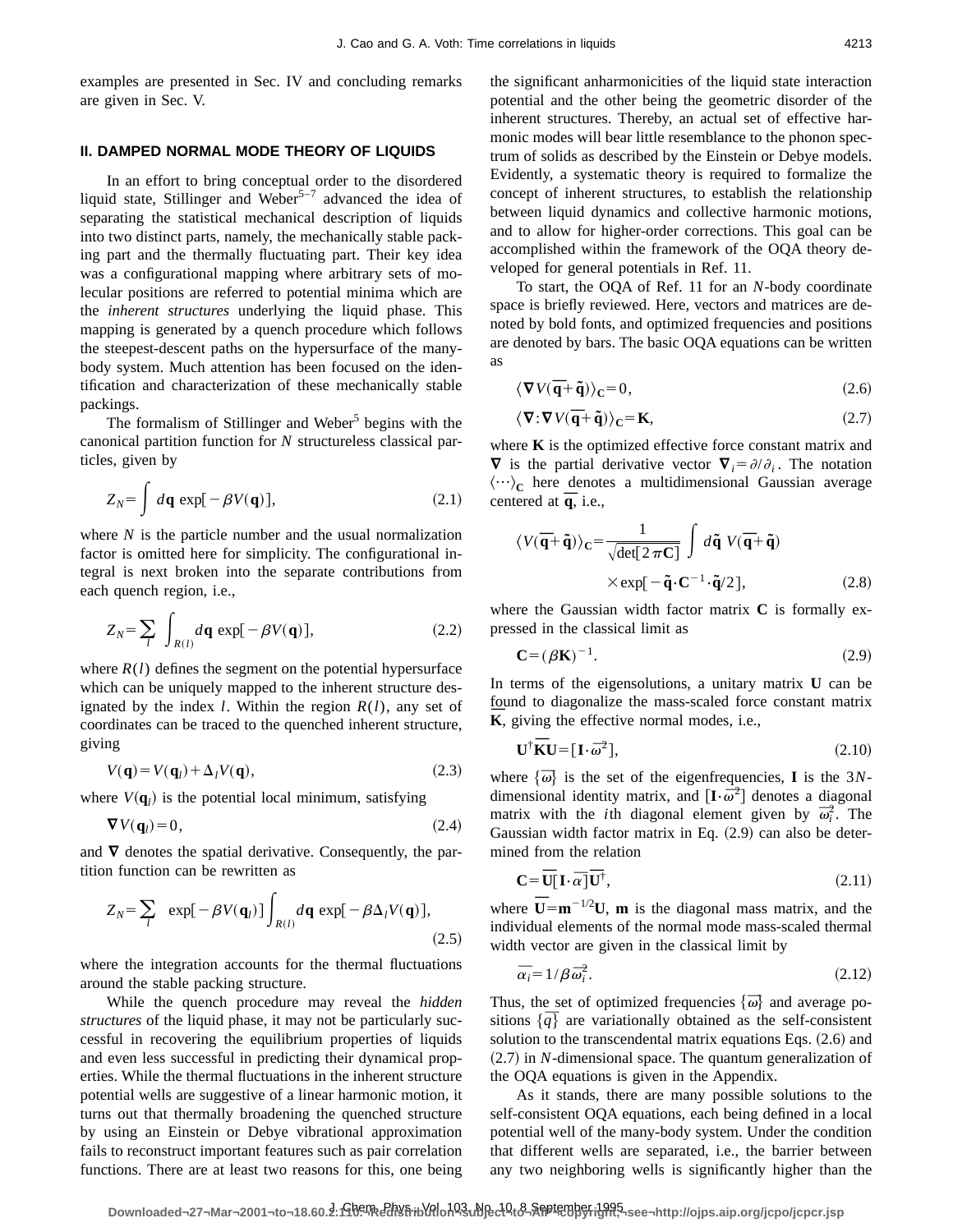average thermal energy, one can assume a linear superposition of all the metastable solutions. In this spirit, the partition function in Eq.  $(2.1)$  is intrinsically separated into different integration regions and can be written in the quadratic approximation  $as<sup>11</sup>$ 

$$
Z_N \simeq \sum_l Z_{l,ref} \exp[-\beta \langle \Delta V(\overline{\mathbf{q}}_l + \tilde{\mathbf{q}}) \rangle_{\mathbf{C}_l}],
$$
 (2.13)

where subscript *l* denotes the *l*th set of OQA solutions to Eqs.  $(2.6)$  and  $(2.7)$ . In this sense, the differences between liquids and solids can be attributed to the nature of the OQA solutions for the many-body configurations. Indeed, this important concept makes it possible to rigorously represent the inherent structures for liquids, which was previously proposed and pursued from the perspective of quenched potential minima, and to introduce an optimized normal mode spectrum which will be an analog to the phonon spectrum of spectrum which will be an analog to the phonon spectrum of solids.<sup>1,2</sup> To be more explicit, one can identify  $\overline{q}$ , i.e., the solution to Eq.  $(2.6)$ , as the inherent structures, and the corresponding eigenvectors and eigenvalues, i.e., the solution to Eq.  $(2.7)$ , as the optimized normal modes  $(ONM)$  for the inherent structure. This definition differs significantly from that of Stillinger and Weber's quenched minima for it incorporates the packing structures and thermal fluctuations into a unified theory. The equilibrium state of the inherent structure defined in the OQA will shift from the mechanical equilibrium state because of the thermal motion, while the distribution of the optimized normal modes will display very different features from the Einstein or Debye model which are only meaningful for well-defined solid lattices. Moreover, the formulation here is applicable to both classical and quantum Boltzmann liquids (cf. the Appendix). Along these lines, we note that the mechanical equilibrium state in Stillinger and Weber's theory lacks a plausible interpretation in quantum mechanics because inherent quantum fluctuations must introduce uncertainties in the particle positions.

In general, all expectation values of physical variables can be expressed as the sum of the distinct OQA solutions weighted by the partitions of the metastable wells. To take into account the weight of each solution correctly, the mapping method, introduced as the main ingredient in Stillinger and Weber's approach, proves to be helpful. In this approach, the liquid hypersurface is divided into regions  $R(l)$ , each of which can be mapped uniquely to an OQA inherent structure. Correspondingly, certain instantaneous liquid configurations are traced to the same OQA solution, while other OQA inherent structures must correspond to different subsurfaces on the liquid potential hypersurface. In practice, a mapping procedure can be devised as follows:

- (a) Randomly select an instantaneous liquid configuration from the canonical distribution;
- (b) quench the liquid configuration to its potential minimum;
- ~c! solve the self-consistent optimized quadratic approximation near the mechanical stable structure;
- (d) collect data for the optimized inherent structure;

repeat steps  $(a)$ – $(d)$  for many independent liquid configurations.

Because of the one-to-one correspondence of the mapping, the thermal partition of the optimized quadratic solutions is accurately incorporated into the scheme. The quench in the procedure can be achieved by the steepest-descent or the conjugated gradient algorithms. Many physical properties can be investigated within the frame of the optimized quadratic theory. In particular, the transition between the solid and the liquid states can be viewed as the change from a global inherent structure to many possible metastable structures. This paper, however, is devoted to the study of liquid state *dynamics* based on this model.

To begin the dynamical analysis, one can define an ONM spectrum such that

$$
D_{\text{ONM}}(\omega) = \frac{1}{3N} \sum_{i=1}^{3N} \langle \delta[\omega - \bar{\omega}_i(\mathbf{q}_0)] \rangle_{\mathbf{q}_0},
$$
 (2.14)

where  $\overline{\omega}_i(\mathbf{q}_0)$  are the set of eigensolutions to Eq. (2.10) for the region  $R(l)$  mapped from an instantaneous liquid configuration  $\mathbf{q}_0$ . The average in Eq.  $(2.14)$  is from the canonical distribution of instantaneous liquid configurations. The optimized normal modes variationally capture the characteristic stable mode thermal excitations, $^{11}$  at least for the time period when the system remains in the metastable potential well. In contrast, the INM description<sup>9,10,17–25</sup> is instantaneous by nature and, through the continuity of the fluid motion, renders instabilities to some of the modes. The ONM spectrum is essentially the liquid state analog of the self-consistent phonon spectrum of anharmonic solids.<sup>28-30</sup>

On the other hand, the metastability of the optimized normal modes tends to destroy the coherence of their vibrations. The liquid motion can be viewed as transitions from one optimized inherent structure to another, an interplay of barrier crossings and thermal vibrations. The short lifetime of the ONM's will broaden the overall spectrum as in the case of a damped oscillator. This dynamical picture is included by introducing a decay factor into the time correlation functions. For example, the velocity time correlation function for a simple atomic fluid may be written as

$$
C_{\text{DNM}}(t) = \frac{1}{m\beta} \int d\omega \ D_{\text{ONM}}(\omega) \cos(\omega t) f(\omega, t), \quad (2.15)
$$

where the subscript DNM stands for the ''damped normal mode" approximation and  $f(\omega, t)$  is a decay function which may, in the most general case, depend on the frequency. A simplifying assumption here is to adopt a simple monotonic decay function which ignores the frequency dependence such that the DNM spectrum now reads

$$
D_{\text{DNM}}(\omega) = \int d\omega' \ F(\omega - \omega') D_{\text{ONM}}(\omega'), \tag{2.16}
$$

where  $F(\omega)$  is the Fourier transform of the universal decay function which broadens the ONM spectrum.

Since a procedure to determine the functional form of the decay function from first principles has not yet been developed, it can simply be assumed to be an exponential function, i.e.,

$$
f(t) = \exp(-\lambda |t|)
$$
 (2.17)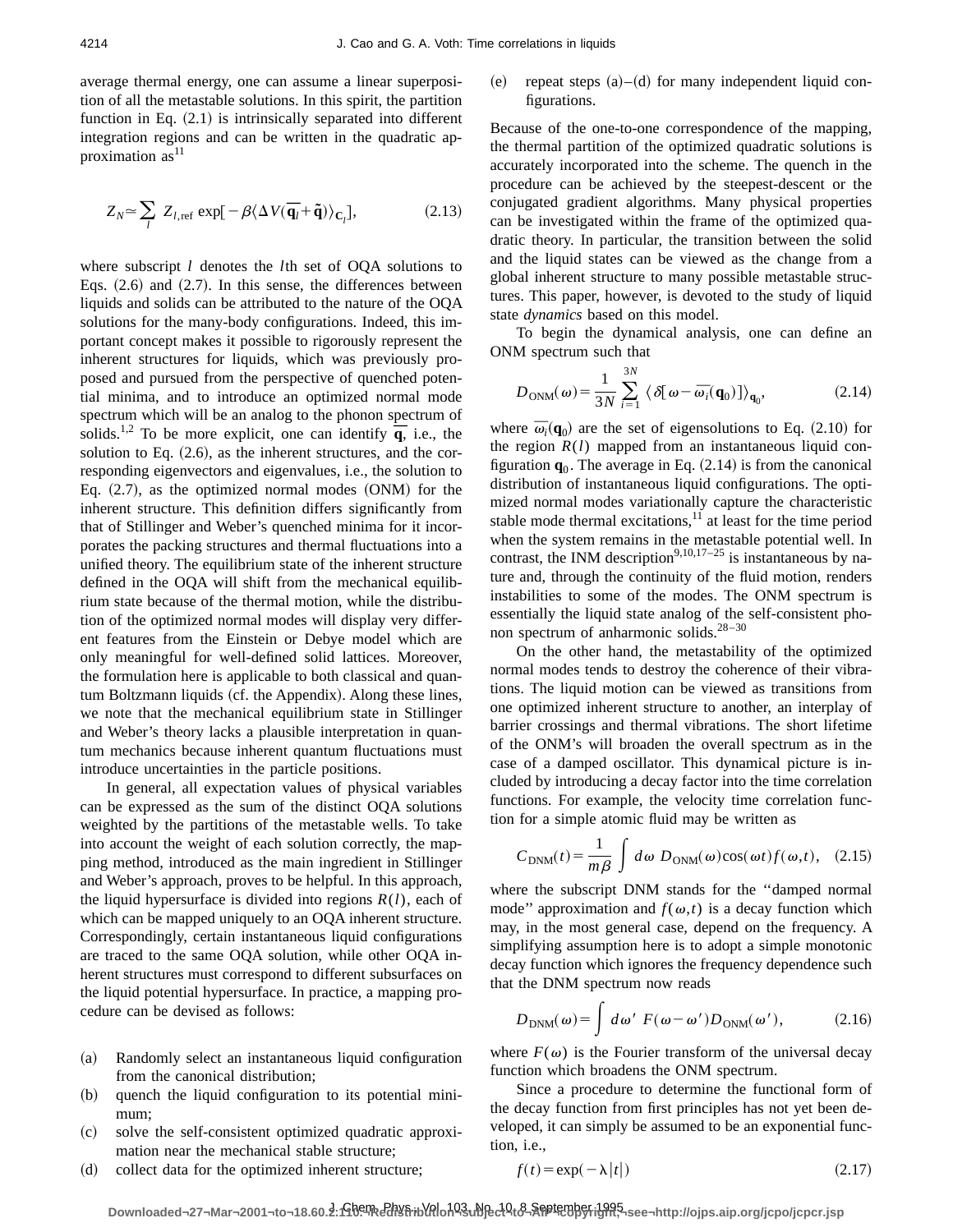with the corresponding spectral convolution function  $F(\omega)$ given by

$$
F(\omega) = \frac{1}{\pi} \frac{\lambda}{\lambda^2 + \omega^2}
$$
 (2.18)

which takes the form of a Lorentzian broadening function. Since  $f(t)$  is not an analytic function at  $t=0$ , the decay constant  $\lambda$  cannot be determined from the short time behavior of a time correlation function. From the microscopic point of view,  $\lambda$  can be understood as the average escape rate from the OQA inherent structures. Therefore, one might estimate this constant from transition state theory  $(TST)^{13,31}$ provided the typical values of the ONM frequencies and the barrier heights are available. Alternatively, we note that Eq.  $(2.16)$  with the Lorentzian broadening factor Eq.  $(2.18)$  is exactly the expression introduced by Zwanzig in his analysis of the self-diffusion constant.8 In the context of the present DNM theory, one can therefore adjust the decay constant  $\lambda$ to yield the correct *experimental* diffusion constant, i.e.,

$$
D = \int d\omega \, \frac{1}{\pi} \frac{\lambda}{\lambda^2 + \omega^2} \, D_{\text{ONM}}(\omega), \tag{2.19}
$$

which is the zero-frequency component of the Fourier transform of the velocity autocorrelation function. With the quantities  $D_{\text{ONM}}(\omega)$  and  $\lambda$  in hand, other liquid state correlation functions can then be predicted (cf. the next section). A similar approach has been proposed in Ref. 10 in order to introduce damping into the stable mode INM theory.

Before proceeding to the applications of the theory, we note that an alternative choice of  $f(t)$  is a Gaussian decay function, i.e.,

$$
f(t) = \exp(-\kappa t^2/2),\tag{2.20}
$$

where  $\kappa$  is an undetermined constant, and the spectral convolution function is given in this case by

$$
F(\omega) = \sqrt{\frac{\kappa}{2\pi}} \exp(-\omega^2/2\kappa)
$$
 (2.21)

which broadens a single frequency into a Gaussian distribution with a width factor  $\kappa$ . The Gaussian choice of damping function  $f(t)$  allows one to impose the condition

$$
\omega_e^2 = \int d\omega \ D_{\text{ONM}}(\omega)\,\omega^2 + \kappa,\tag{2.22}
$$

where  $\omega_e$  is the "Einstein frequency" calculated from equilibrium properties via the second-order moment expansion. This approach uniquely specifies the Gaussian width factor  $\kappa$ . The optimal choice of the damping function  $f(t)$  will depend on the problem at hand and the time scale of the behavior under examination. The two choices described here are, of course, qualitatively different since one (the Gaussian) is based on short time (inertial) behavior, while the other  $($ the exponential $)$  is based on longer time  $(diffusive)$  behavior. In the examples studied in Sec. IV B, an exponential damping function was found to be superior, but this is not necessarily always true.

#### **III. DYNAMICAL FRICTION ON SOLUTE BONDS**

The generalized Langevin equation (GLE) has been used to understand a wide range of problems involving molecular motion in liquids such as activated barrier crossing and vibrational relaxation.<sup>3,4,12,13</sup> The GLE for a molecular bond can be expressed as

$$
m\ddot{q}(t) + m\ddot{\omega}^{2}q(t) + \int_{0}^{t} dt' \eta(t-t')\dot{q}(t') = F(t), \quad (3.1)
$$

where  $q$  is the displacement in the bond length,  $F(t)$  is the random force along the bond, and  $\tilde{\omega}$  can be determined by the mean square displacement  $\tilde{\omega}^{-2} = [\beta m \langle q^2 \rangle]$ . Using projection operator techniques, one can explicitly derive the expressions for the dynamic friction  $\eta(t)$ , the random force  $F(t)$ , and the second fluctuation dissipation theorem which relates the two. However, the formal definitions provide little help in evaluating these quantities. It is thus necessary to obtain the dynamical friction kernel by some other means. An often used approximation is to set the dynamical friction kernel equal to the autocorrelation function of the fluctuating force exerted on the rigid bond by the bath degrees of freedom. The rigid bond approximation has been shown to be the high frequency limit of true dynamical friction coefficient.<sup>16</sup>

If the bond motion can be characterized by a high frequency oscillation, the dynamic friction kernel is equivalent to that evaluated for a rigid bond fixed at the average position of the bond coordinate.16 Then, the second dissipation theorem yields a simple prescription for the friction, i.e.,

$$
\eta(t) = \beta \langle \delta F(t) \delta F(0) \rangle, \tag{3.2}
$$

where the random force fluctuation  $\delta F(t)$  is evaluated with the bond frozen at its equilibrium length. The explicit relation between the force fluctuations and the dynamic friction cannot be derived in general except if the nonlinear bond coordinate is bilinearly coupled to a harmonic bath, i.e.,

$$
V = V_{\text{eq}}(q) + \sum_{i=1}^{N} \omega_i^2 \left( x_i - \frac{c_i}{\omega_i^2} q \right)^2,
$$
 (3.3)

where  $V_{eq}(q)$  is the potential of mean force along  $q$ ,  $x_i$  is the *i*th Gaussian bath normal mode, and  $c_i$  is the coupling strength. It was shown by Zwanzig<sup>4</sup> that the elimination of the bath modes from the equations of motion for the above potential yields the GLE. The dynamical friction coefficient is then identified as

$$
\eta(t) = \sum_{i=1}^{N} \frac{c_i^2}{\omega_i^2} \cos(\omega_i t) = \frac{2}{\pi} \int_0^{\infty} d\omega \frac{J(\omega)}{\omega} \cos(\omega t),
$$
\n(3.4)

where  $J(\omega)$  is the spectral density, defined in the discrete limit by

$$
J(\omega) = \frac{\pi}{2} \sum_{i=1}^{N} \frac{c_i^2}{\omega_i} \delta(\omega - \omega_i). \tag{3.5}
$$

The random force can be explicitly expressed in terms of the initial conditions of the bath variables. Therefore, under the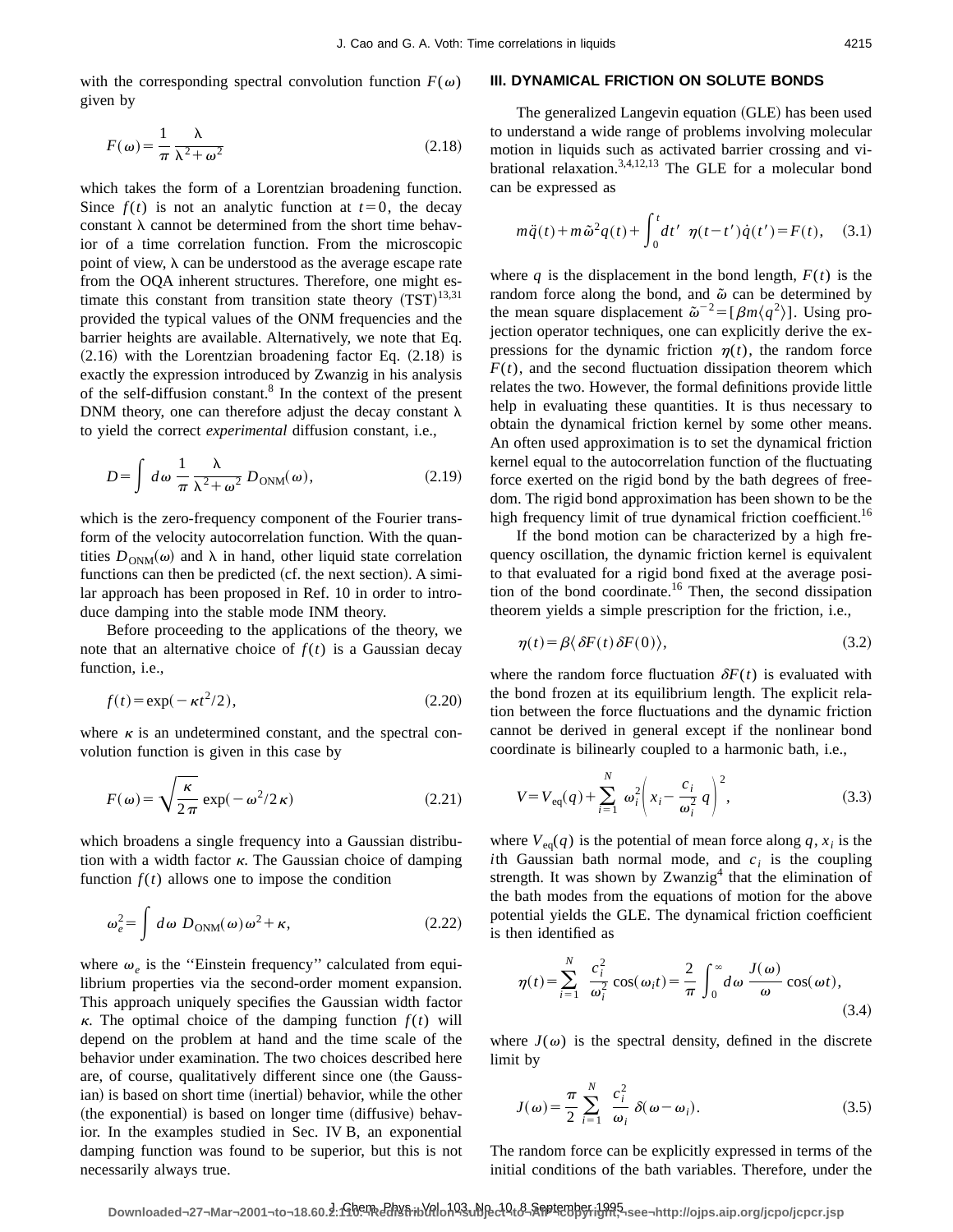assumption that the initial bath distribution in phase space is in thermal equilibrium in the presence of the system, one can readily show that

$$
\eta(t) = \beta \langle F(t)F(0) \rangle, \tag{3.6}
$$

where the equilibrium condition  $\langle F \rangle = 0$  is implied.

The introduction of the spectral density  $J(\omega)$  makes it possible to pass from a discrete set of modes to a continuum spectrum, and hence to represent an arbitrary time dependent friction  $\eta(t)$ . The relation in Eq. (3.6) holds for a harmonic bath regardless of the anharmonic bond potential or the bond length. It is for this reason that the Gaussian bath is an attractive analytical model to study the solvent frictional effects on vibrational relaxation and activated reaction dynamics. In a real system, the asymptotic limit of the friction mentioned previously implies that the frequency of the oscillating bond must be much larger than the peak frequency of the solvent spectral density.

While the GLE is an appealing picture, questions remain whether the harmonic bath is suitable for describing realistic systems and, if so, how the spectral density can be calculated from first principles. The rigor of such a derivation relies on the quadratic nature of the bath and the linearity of the couplings. This situation may be best realized in the solid state where the bath modes can be well understood as the phonon excitations. In contrast, there is not such a *global* quadratic bath for liquids, a bath defined as being independent of the temperature and density. In liquids, however, one can appeal to the concept of an *effective* Gaussian bath—precisely the target of this paper!

In the previous section, it was proposed that the configuration space of liquids can be partitioned into different optimized metastable potential subspaces so that the short time liquid motion is described as effective harmonic thermal excitations in the inherent structure wells. The optimized structure and the effective thermal fluctuations can then be found in a self-consistent fashion by virtue of the general OQA theory. Furthermore, the dynamics of liquids can be separated into the effective harmonic oscillations in the potential wells and the transitions between the different wells. In this simplified picture, liquids can be described as a set of damped harmonic oscillators. Following the same line of reasoning, one can picture a solute bond in a solvent as being coupled to a damped harmonic bath consisting of exponentially decaying normal modes. In light of the present theoretical developments, the harmonic bath can be identified as a set of optimized normal modes in the OQA theory. The normal modes thus defined will depend on the particular liquid configuration from which the optimized configuration is mapped. Therefore, the actual modes and couplings not only depend on the nature of the solvent, but also on the mass, flexibility, and length of the bond.

In order to formalize the DNM picture of dynamical friction, a modification of the OQA equations is necessary: The ONM solutions will apply to *all* degrees of freedom except the bond variable. This introduces an extended OQA theory with one or several degrees of freedom constrained so the projection of the solvent modes will introduce linear couplings and thus identify the origin of the dynamic friction in the DNM picture. For the present purposes, the formulation will be confined to the specific situation of a nonrotational rigid bond. From the perspective of the OQA, a flexible bond would allow for an optimization of the bond frequency and Gaussian fluctuations of the bond variables, whereas the rigid bond imposes constraints on the OQA equations. It should be noted, however, that in the high frequency limit the matrix element corresponding to the bond length variable becomes decoupled from other elements in both the force constant and Gaussian width matrices, so it actually makes little difference whether the bond length is held fixed or allowed to oscillate. Furthermore, when the bond does not rotate, the variables corresponding to the bond rotation will be constrained in the optimization. Similarly, when the center of the bond does not move, the variables corresponding to the bond translational motion will be constrained.

For a rigid bond at rest, the OQA equation can be written under the imposed constraints as

$$
\langle \mathbf{\nabla} V \rangle_q = 0,\tag{3.7}
$$

$$
\langle \mathbf{\nabla} \cdot \mathbf{\nabla} V \rangle_q = \mathbf{K},\tag{3.8}
$$

where the gradients are in Cartesian space and the symbol  $\langle \cdots \rangle_q$  denotes a Gaussian average in the optimized solvent normal modes. In both cases, the bond degree of freedom is appropriately constrained. After performing the optimization to find the ONM's, the equation for the coupling constants is giving by

$$
\langle \nabla_i \nabla_q V \rangle_q = c_i \,, \tag{3.9}
$$

where the subscript ''*i*'' stands for the *i*th ONM mode and *q* stands for the bond variable. Now comes an important point: To calculate the dynamical bond friction in the DNM picture, the *same* exponentially decaying function  $f(t)$  is used as for the *pure solvent*, giving

$$
\eta(t) = \frac{2}{\pi} \int d\omega \frac{J_{\text{ONM}}(\omega)}{\omega} \cos(\omega t) e^{-\lambda t}
$$

$$
= e^{-\lambda t} \sum_{i=1}^{N} \frac{c_i^2}{\omega_i^2} \cos(\omega_i t), \qquad (3.10)
$$

where  $\lambda$  is the decay parameter from the pure solvent selfdiffusion constant [cf. Eq.  $(2.19)$ ]. The effective DNM spectral density function for the friction should be broadened according to the convolution relation in Eq.  $(2.16)$ , i.e.,

$$
J_{\text{DNM}}(\omega) = \frac{1}{\pi} \int d\omega' \frac{\lambda}{\lambda^2 + (\omega - \omega')^2} J_{\text{ONM}}(\omega'). \tag{3.11}
$$

## **IV. APPLICATIONS**

#### **A. A simple example**

To test the concepts proposed in this paper, numerical calculations were performed for a one-dimensional double well potential, given by

$$
V(q) = -\frac{1}{2}q^2 + cq^3 + gq^4\tag{4.1}
$$

with the parameters  $c=0.01$ ,  $g=0.1$ ,  $m=1.0$ , and  $\beta=5.0$ . The barrier for this potential is located at the origin, separating the two asymmetric wells. Obviously, there are two sets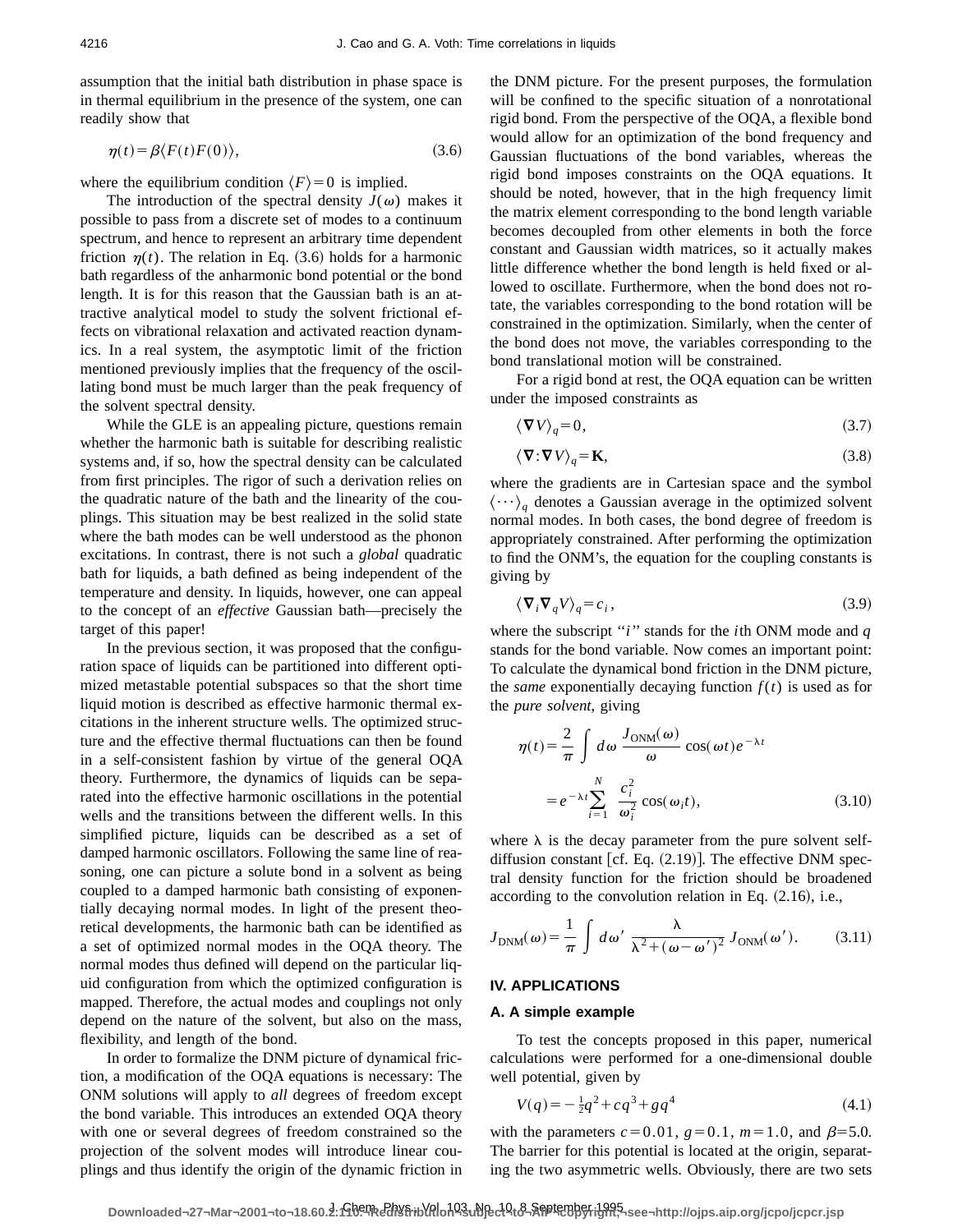of OQA solutions corresponding to the left-hand side and the right-hand side of the barrier. However, as the temperature is increased or the barrier height is sufficiently decreased, the two solutions merge into a single quadratic well near the origin, indicating that the thermal excitations overwhelm the barrier. (In contrast, for a many-body potential there exists a complicated branching and merging of the multidimensional OQA solutions as the temperature changes.) For comparison, the instantaneous normal mode (INM) correlation function was also calculated for this simple example. Moreover, in order to demonstrate the importance of self-consistently adjusting the equilibrium position to the center of the thermal excitation along with the fluctuation frequency, the normal mode equation Eq.  $(2.7)$  was also solved at the quenched potential minimum without optimizing the equilibrium position via Eq.  $(2.6)$ . The resulting quenched normal mode spectrum (QNM) reflects the infinitesimal vibrations corresponding to the minima of Stillinger and Weber's mechanical stable structures (i.e., at zero temperature). The correlation function  $C_{\text{ONM}}(t)$  resulting from the QNM spectrum was assumed to also incorporate the exponential damping function.

Monte Carlo importance sampling was employed to generate the instantaneous configurations and the normal mode analysis was applied at each independent configuration: The INM frequency was determined by the local curvature, while the ONM equilibrium position and frequencies were chosen from the two sets of OQA solutions depending on the instantaneous position, as was the QNM frequency. The frequencies were accumulated to yield the corresponding normal mode spectra. To predict the velocity autocorrelation function, an exponential decay function with  $\lambda=0.1$  was employed in Eq.  $(2.17)$ . For comparison, the TST barrier crossing rate for the double well was evaluated to be about 0.15, which is somewhat larger than the optimal decay rate. Considering that the TST rate in this simple well certainly overestimates the true barrier crossing rate, the choice of  $\lambda$  is consistent with the interpretation that the incoherence of the ONM's arises from the barrier crossings.

In Fig. 1, the velocity autocorrelation functions are plotted for the exact MD simulation results, for the DNM prediction, for the QNM prediction, and for the stable-mode INM prediction. Clearly, the DNM correlation function gives the best agreement with the MD result, the QNM correlation function is out of phase, while the INM correlation function dephases too quickly after the second period. It should be noted that in this example, as well as in the following two, the correlation functions calculated by the different methods  $(i.e., MD, DNM, INM, QNM)$  have all been normalized to give the same initial  $(t=0)$  value. Since the initial value of a correlation function can be calculated exactly from equilibrium properties through a Monte Carlo or MD simulation, any approximate theory can always be calibrated to give the exact zero-time value. The important comparison to make here is in the time dependence of the correlation functions. It should also be noted that damping could be included in the stable mode INM correlation function as in Ref. 10, but it would need to have a significant frequency dependence in order to bring the INM result into better agreement with the

Double Well Velocity Correlation Function



FIG. 1. A plot of the velocity autocorrelation function for the classical potential given by Eq.  $(4.1)$ . The solid circles are the MD simulation results, the solid line is the DNM result, the dashed line is the QNM result, and the dash–dot line is the INM result with the unstable modes removed.

exact one. That is, a simple exponential or Gaussian damping function in the INM theory would just worsen the agreement between the exact and INM correlation functions since the stable mode INM function already decays much too rapidly in this case.

#### **B. Velocity autocorrelation functions in liquids**

The DNM theory was next applied to a simple homogeneous liquid of particles interacting through a pairwise potential, given by

$$
V(r_{ij}) = r_{ij}^{-12},\tag{4.2}
$$

where all quantities such as mass, length, time, energy, and temperature are assumed to be unity. The numerical studies were performed at a temperature of 1.2 and a density of 0.84. After the system was relaxed to equilibrium, independent liquid configurations following every 1000 Monte Carlo moves were used for the optimization. Following the steps described in the text, liquid configurations were sampled, quenched, and optimized. The ONM distribution function was accumulated over 300 independent liquid configurations. For comparison, MD simulations were performed for the same system, with  $10<sup>4</sup>$  trajectories being integrated to yield the velocity time correlation function.

It can be time consuming to solve the self-consistent OQA equations for a many-body system. Fortunately, the thermal fluctuation matrix **C** is a relatively small quantity for many cases. Such a narrow Gaussian width allows one to Taylor expand the OQA equations through leading order, giving

$$
\nabla \cdot \nabla V + \frac{1}{2} \nabla \cdot \nabla (\nabla \cdot \nabla) V C = \mathbf{K}
$$
 (4.3)

and

$$
\nabla V + \frac{1}{2} \nabla (\nabla \cdot \nabla) V C = \nabla (\nabla V) \cdot (\overline{\mathbf{q}} - \overline{\mathbf{q}}_c),
$$
 (4.4)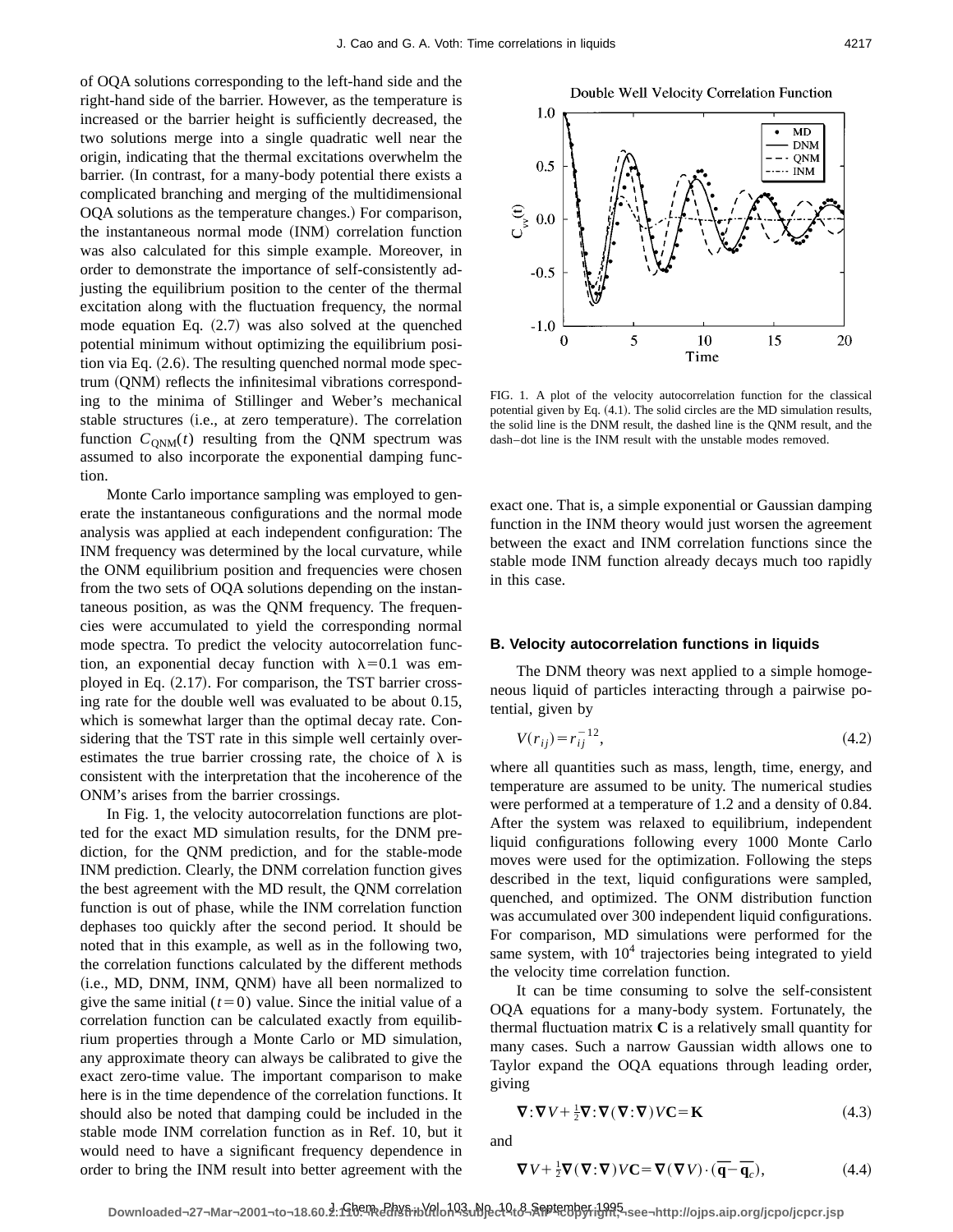

FIG. 2. A plot of the velocity autocorrelation function for a liquid with a pairwise potential given by Eq. (4.2). The solid circles are the MD simulation results, the solid line is the DNM (I) result for an exponential damping, the dashed line is the DNM (II) result for a Gaussian damping, and the dash–dot line is the INM result with the unstable modes removed.

where all quantities are evaluated at the current optimized position  $\overline{\mathbf{q}}_c$ . The above equations can be solved iteratively until convergence is reached.

In Fig. 2, the normalized velocity correlation function calculated from the DNM analysis is plotted along with the MD simulation result and the stable-mode approximation for the INM correlation function.<sup>19</sup> An exponentially decay function with  $\lambda$ =5.0 is used for the DNM (I) correlation function, while a Gaussian decay function with the width factor  $\kappa$ determined from Eq.  $(2.22)$  is used for the DNM  $(II)$  correlation function. It can be seen from Fig. 2 that, as expected, both the INM and DNM  $(II)$  correlation functions agree with the MD simulation result at short times. At relatively long times, however, the INM correlation function becomes out of phase and the DNM (II) correlation function decays too rapidly. Overall, it is thus seen that the  $DNM$   $(I)$  correlation function with the exponential damping function gives the best prediction of the liquid state dynamics. This example clearly demonstrates the feasibility and accuracy of the DNM theory for realistic systems. In Fig. 3, the exact and DNM  $(I)$ correlation functions are plotted along with the ONM correlation function having no damping factor (i.e.,  $\lambda=0$ ). The ''oscillation'' is correct in the latter case and there is some degree of dephasing due to the superposition of the different metastable well solutions, but the damping function is obviously required in order to obtain quantitative agreement with the MD result. Recall that the DNM theory explicitly *separates* the oscillations of the various inherent structures from the damping behavior due to the transitions between such structures.

As in the previous example, the accuracy of the DNM result illustrates the value of the variational determination of the ONMs. In particular, the phase of the correlation function oscillation is well reproduced in the DNM theory because the variational effective oscillator frequencies are chosen to model the *anharmonic* thermal fluctuations of the inherent



FIG. 3. A plot of the velocity autocorrelation function for a liquid with a pairwise potential given by Eq.  $(4.2)$ . The solid circles are the MD simulation results, the solid line is the DNM (I) result for an exponential damping, the dashed line is the ONM result for no damping  $(\lambda=0)$ , and the dash–dot line is the INM result with the unstable modes removed.

structures. In contrast, the stable mode INM theory does not incorporate such a procedure since the stable INMs are determined from the instantaneous configurations of the liquid. The INM correlation function is therefore less accurate in reproducing the phase of the exact result, although a frequency-dependent damping function $10$  might improve the accuracy of the INM theory (and, of course, the accuracy of the DNM theory as well). Unfortunately, the determination of such a function from first-principles or otherwise is not straightforward.

#### **C. Dynamical friction on solute bonds**

In this example, the system was the same as the liquid described in the previous subsection except that two of the atoms are not allowed to move. As was outlined in Sec. III, the solute molecule was rigid and held fixed with a separation of unit length. The solvent–solvent and solute–solvent site–site interactions were again given by the repulsive  $1/r^{12}$ potential. To solve the self-consistent OQA equations, the Gaussian average was expanded through second-order and the solution was found iteratively. The details are very similar to those described in Sec. IV B. In the presence of the rigid solute, however, the solvent spectrum was modified accordingly due to the presence of the solute. In particular, the three translational invariants were broken, which correspond to three nonzero frequency normal modes. The dynamical friction on the bond in the DNM theory was then given by Eq.  $(3.4)$  with the exponential decay function and decay constant taken from the pure liquid described in Sec. IV B.

In the exact MD calculation, the solvent force parallel to the rigid bond direction  $\hat{r}_{12}$  was projected out at each time step, giving

$$
F(t) = \frac{1}{2} (\mathbf{F}_1(t) - \mathbf{F}_2(t)) \cdot \hat{r}_{12},
$$
\n(4.5)

where  $\mathbf{F}_i(t)$  is the force on atom *i* at time *t*.<sup>16</sup> The factor of 1/2 arises because the mass associated with the coordinate is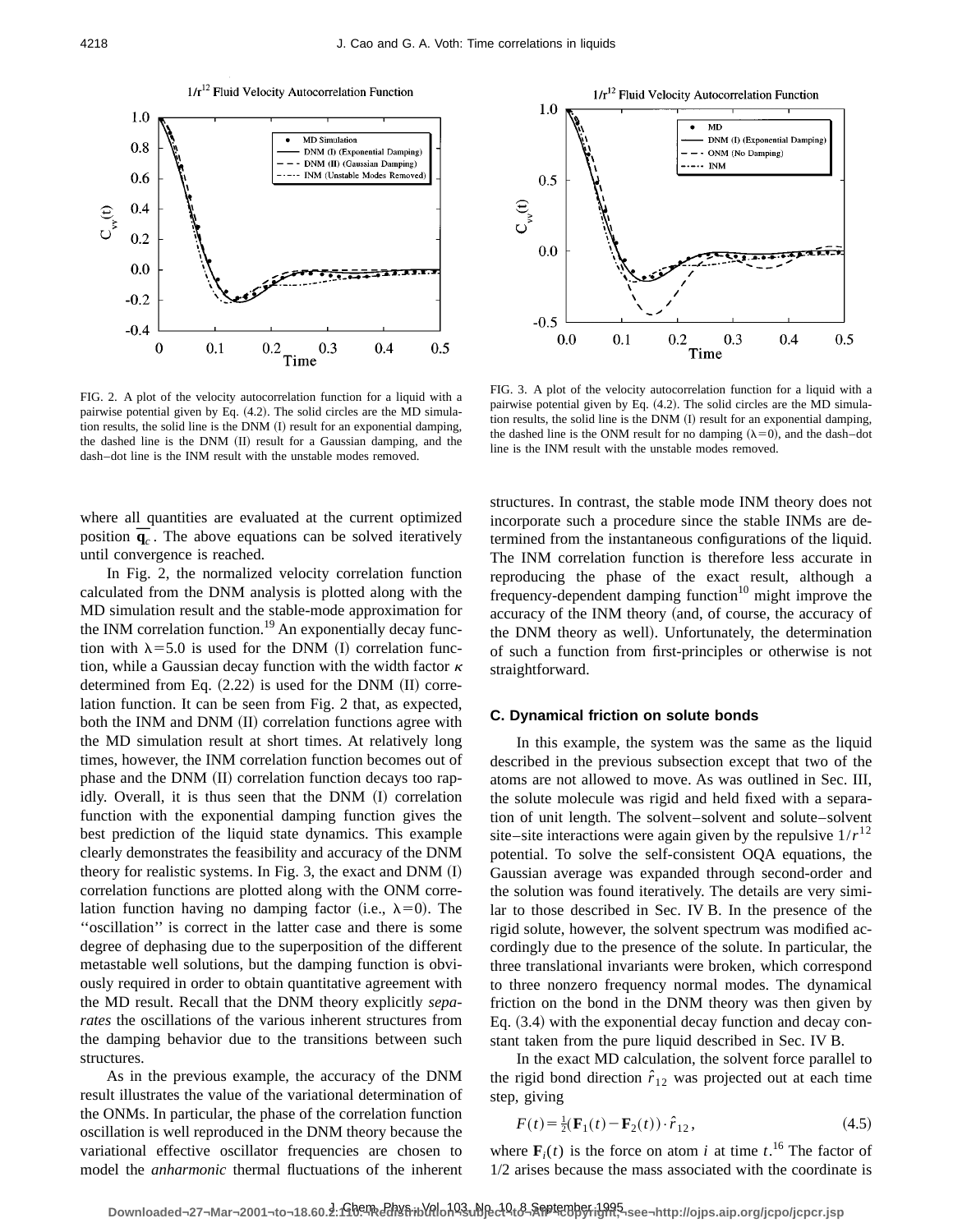

FIG. 4. A plot of the friction kernel for a rigid solute bond as described in Sec. IV C. The solid line is the MD result, the dashed line is the DNM prediction with the exponential damping parameter determined from the pure solvent, and the dash–dot line is the INM result with the unstable modes removed.

the reduced mass of the diatomic bond. The force autocorrelation function was then averaged over MD trajectories to give the dynamical friction kernel  $\eta(t)$  of Eq. (3.6).

In Fig. 4, the dynamical friction kernels are shown as calculated from the DNM analysis with the damping parameter taken from the pure solvent, the INM stable mode approximation, and the MD simulation. All curves are normalized to be unity at  $t=0$ . Again, good agreement between the DNM and exact friction kernels is obtained, confirming that the DNM model can be an accurate approach for the calculation of dynamic friction on solute bonds. The stable mode INM approach is again less accurate in this example, perhaps requiring some kind of frequency-dependent damping function<sup>10</sup> to improve its agreement with the exact result.

#### **V. CONCLUDING REMARKS**

In this paper, a rigorous definition of the inherent liquid state structures and their metastable normal modes of vibration was developed in order to calculate liquid state correlation functions. From this perspective, equilibrium and transport properties can be studied in a systematic fashion. Though the exponential decay assumption for the optimized normal modes awaits a rigorous derivation, the intuitive picture of the damped oscillators is a compelling one which seems consistent with the linear regression hypothesis. Furthermore, the damping factor from the DNM solution for the pure solvent can be used along with the OQA theory to predict the friction on solute motions, thus providing a microscopic theory for the GLE friction kernel.

The OQA and DNM equations can be applied to a wide range of problems. As an example, the activated barrier crossing problem in condensed phases can be treated as an effective multidimensional quadratic system coupled to an unstable degree of freedom so that the standard TST approach can be used.13,32 The Gaussian bath, the unstable mode, and the linear couplings can be solved from the extended ONM equations with the unstable coordinate constrained at the barrier top. This procedure leads to a Kramers–Grote–Hynes type rate constant, $32-34$  but it incorporates in a self-consistent fashion the anharmonicity in the vicinity of the barrier, the nonlinearity of the bath, and the nonlinear couplings between the bath and the reactive coordinate. This theory can also be extended to the quantum mechanical limit, improving upon a result derived previously by one of us.35 These and other applications of the present theory will be the subject of future publications.

### **ACKNOWLEDGMENTS**

This research was supported by the National Science Foundation  $(CHE-9158079$  and CHE-9410608) and the Office of Naval Research. G.A.V. is a recipient of a National Science Foundation Presidential Young Investigator Award, a David and Lucile Packard Fellowship in Science and Engineering, an Alfred P. Sloan Foundation Research Fellowship, and a Camille Dreyfus Teacher–Scholar Award.

## **APPENDIX A: QUANTUM DAMPED NORMAL MODE THEORY OF LIQUIDS**

In the quantum mechanical limit, the OQA equations are written  $as<sup>11</sup>$ 

$$
\langle \nabla V(\overline{\mathbf{q}} + \tilde{\mathbf{q}}) \rangle_{\mathbf{C}} = 0, \tag{A1}
$$

$$
\langle \nabla \cdot \nabla V(\overline{\mathbf{q}} + \tilde{\mathbf{q}}) \rangle_{\mathbf{C}} = \mathbf{K},\tag{A2}
$$

where **K** is the optimized effective force constant matrix and where  $\nabla$  is the partial derivative vector  $\nabla_i = \partial/\partial q_i$ . The notation  $\langle \cdots \rangle_C$  where denotes a multidimensional Gaussian average centered at  $\overline{q}$ , i.e.,

$$
\langle V(\overline{\mathbf{q}} + \tilde{\mathbf{q}}) \rangle_{\mathbf{C}} = \frac{1}{\sqrt{\det[2 \pi \mathbf{C}]} \int d\tilde{\mathbf{q}} \ V(\overline{\mathbf{q}} + \tilde{\mathbf{q}})
$$
  
× $\exp[-\tilde{\mathbf{q}} \cdot \mathbf{C}^{-1} \cdot \tilde{\mathbf{q}}/2].$  (A3)

The Gaussian width factor matrix **C**, in this case, can be formally expressed as

$$
\mathbf{C} = \sum_{n=-\infty}^{\infty} \left[ \beta \mathbf{m} \Omega_n^2 + \beta \mathbf{K} \right]^{-1},\tag{A4}
$$

where **m** is the 3*N*-dimensional mass matrix and  $\Omega_n = 2\pi n/\hbar \beta$ . A unitary matrix **U** can be found to diagonalize the mass-scaled force constant matrix  $\overline{K}$ , giving the quantum ONM frequencies

$$
\mathbf{U}^{\dagger}\overline{\mathbf{K}}\mathbf{U} = [\mathbf{I}\cdot\overline{\omega}^2],\tag{A5}
$$

where  $\{\overline{\omega}_i\}$  is the set of the eigenfrequencies and  $[\mathbf{I} \cdot \overline{\omega}^2]$  denotes a diagonal matrix with the *i*th diagonal element given by  $\overline{\omega}_i^2$ . The Gaussian width factor matrix in Eq. (A4) can be determined from the relation

$$
\mathbf{C} = \overline{\mathbf{U}}[\mathbf{I} \cdot \overline{\alpha}] \overline{\mathbf{U}}^{\dagger},\tag{A6}
$$

where  $\overline{\mathbf{U}} = \mathbf{m}^{-1/2} \mathbf{U}$  and the individual elements of the normal mode thermal width vector are given by

$$
\bar{\alpha}_i = \frac{1}{\beta \bar{\omega}_i^2} \left\{ \frac{(\hbar \beta \bar{\omega}_i/2)}{\tanh(\hbar \beta \bar{\omega}_i/2)} \right\}.
$$
 (A7)